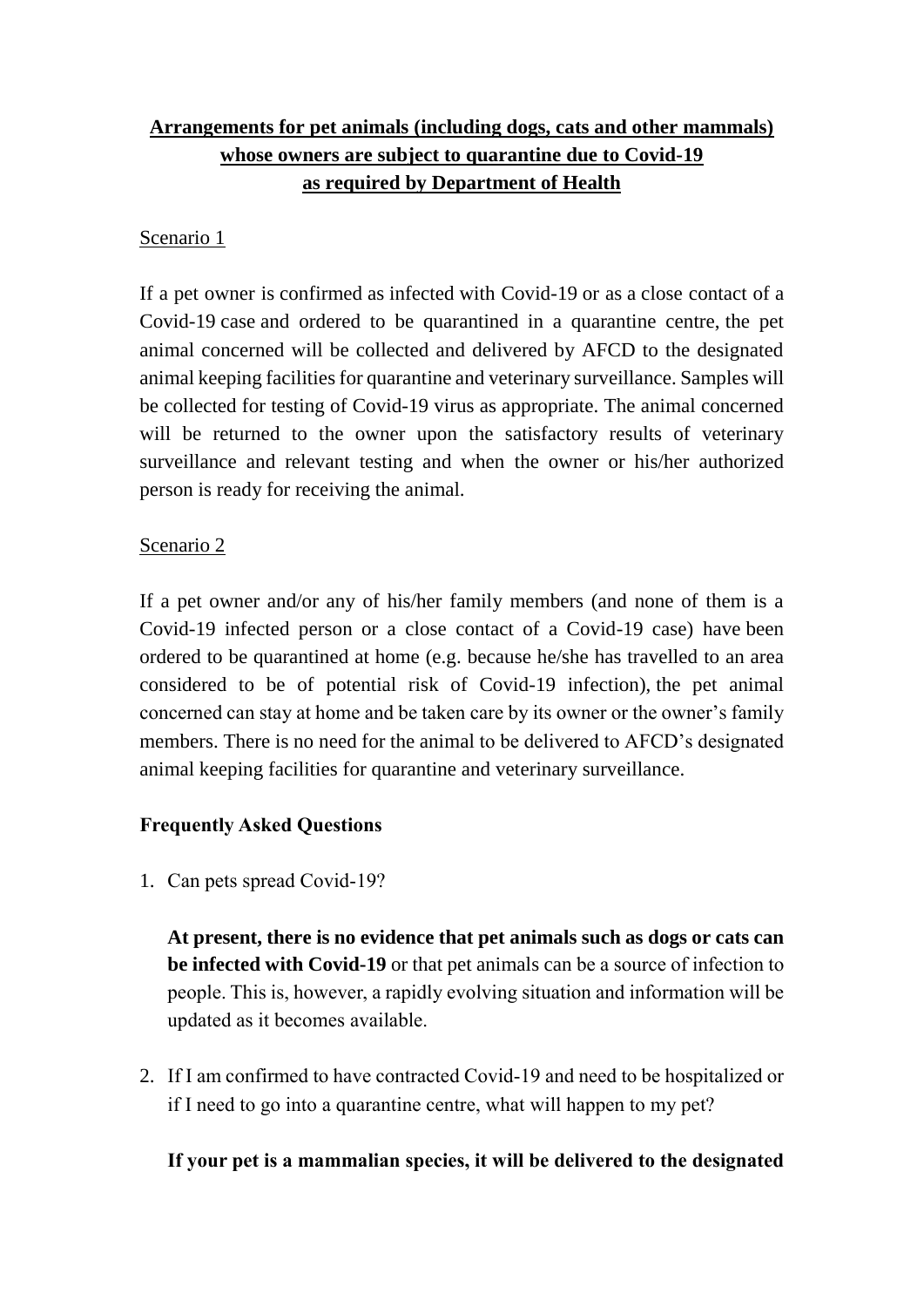**animal keeping facilities of the Agriculture, Fisheries and Conservation Department (AFCD) for quarantine and veterinary surveillance for 14 days as a precautionary measure.** Samples will be collected for testing of Covid-19 virus as appropriate. Your pet will be returned to you upon the satisfactory results of veterinary surveillance and relevant testing.

**If your pet is a non-mammalian species that needs to be taken care of while you are away, you can arrange it to be looked after by a reliable friend or family member.** AFCD can provide temporary care service for your pet at one of our Animal Management Centres if necessary.

**No fees will be charged for the above quarantine and temporary care service.** 

3. Where will my pet be quarantined and will it receive any treatment?

Your pet will be put under quarantine at the AFCD's animal keeping facility at the Hong Kong Port of Hong Kong-Zhuhai-Macau Bridge under the supervision of a Veterinary Officer. AFCD will review each case and may have special arrangements for pets with any health or medical conditions.

4. If I am put under home quarantine, what will happen to my pet?

**Your pet can stay with you at home.** Your pet can go to a vet if necessary. If your pet is a dog, it may still be walked. However, you should arrange a friend/family member who is not under quarantine/movement restriction to take your pet out.

For veterinary visits, you should call the clinic in advance and inform them about the situation. Your friend/family member should observe good hygiene practices including wearing a mask when they collect the pet from your home.

5. If there is no evidence that pets can be infected with Covid-19 or be a source of infection, why does my pet need to be put under quarantine by AFCD?

Although there is currently no evidence that pet animals are susceptible to Covid-19, this is a rapidly evolving situation. As a precautionary measure, we strongly advise that your mammalian pets be put under quarantine by